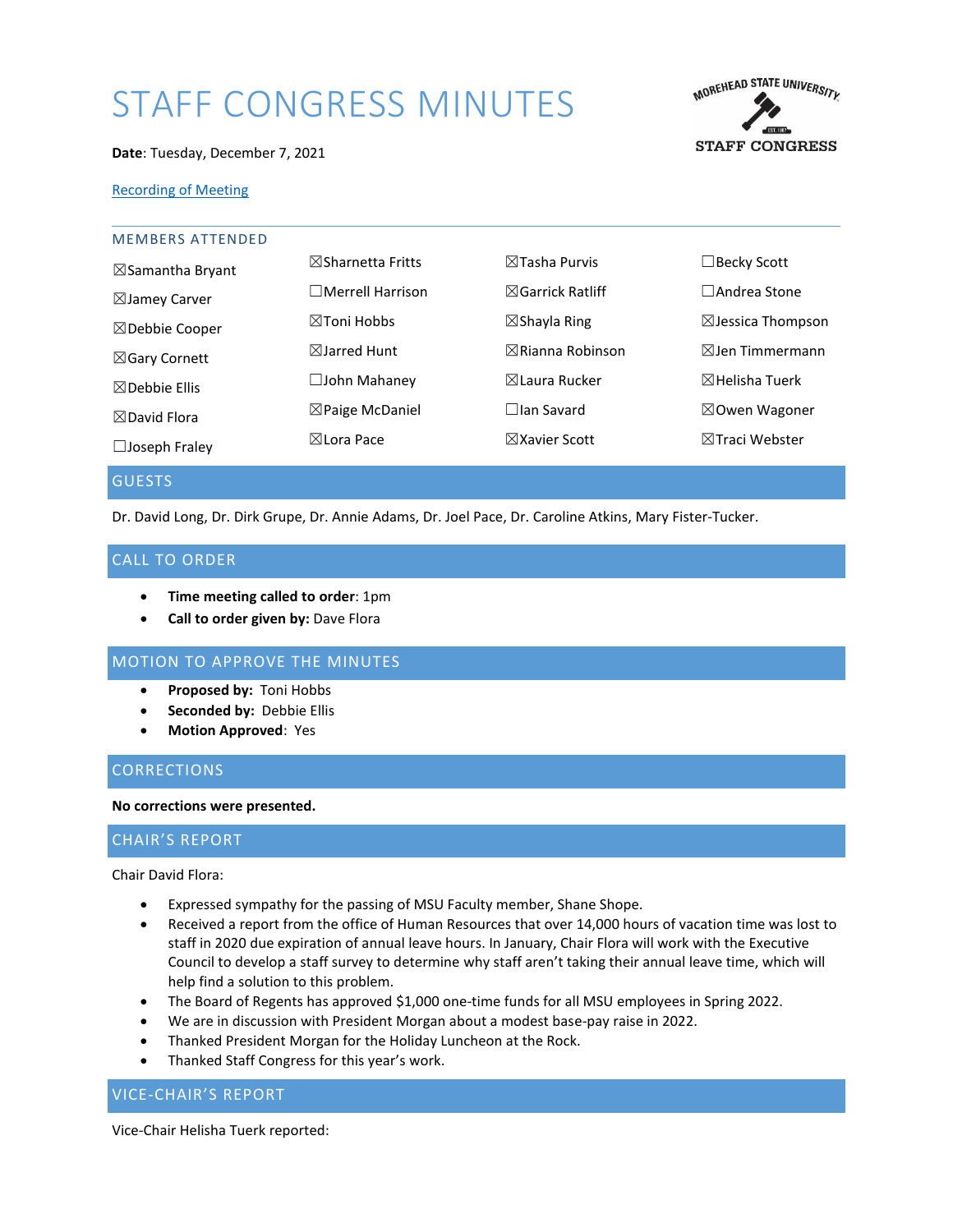- Reminder that MSU will provide 3 hours of paid time off for staff who get the COVID-19 vaccine booster.
- Vaccines can be scheduled with St. Claire Medical Center on Monday, Wednesday, Thursday, and Friday. To schedule your appointment, call 606-783-7539. Vaccines are also available at local pharmacies and local health departments. Bring your vaccination card with you.
- COVID-19 Case update. Cases on campus for the period of November 30 to December 12, there were no employee or on-campus student cases. There were 4 positive cases for off-campus students.
- Encouraged all staff to get vaccination, booster, and flu shot.

# SECRETARY'S REPORT

Secretary/Treasurer Xavier Scott reported:

- **Supply Account Balance**: \$204.19
- **Expenditures**: Gavel Plaque for outgoing Staff Congress Chair.

#### STAFF SALUTES

There were no Staff Salutes submitted for the month of November.

## COMMITTEE REPORTS

#### BENEFITS & COMPENSATION:

B&C Chair Debbie Ellis reported:

The committee discussed moving PG 48 forward as voted on last meeting. Explained that the hours from the report generated did not reflect the cost to the university, because the time carried forward as sick has to be used under the rules for sick time or go toward retirement only. Sick time is never reimbursed using monetary measures. Unanimous vote for keeping as moved forward.

Member Pace brought forward a suggestion that vacation time be able to be used, as earned, even during probationary period. Stated that other state universities allow vacation time to be used during probationary period. Discussed and voted unanimously to mention at meeting on Wednesday. Have not done a proposal yet, Member Pace is looking into how other universities handle and will forward to Chair Ellis, not able to move to Staff Congress for vote at this time.

Member Pace requested that evaluations for staff that teach be a topic for discussion soon. There is nothing to keep evaluation of instructors or who evaluates them consistent. Chair Ellis is open to discussion, but is not sure if this should be in our committee. This is not really a benefit or compensation issue. There was an ad-hoc committee formed that met, not sure how far they got with discussion or suggestions on this issue.

#### CREDENTIALS & ELECTIONS:

C&E Chair Toni Hobbs reported:

- All vacant positions Staff Congress have been filled. The following members were added.
	- o Julie Ferguson (Area 2)
	- o Rianna Robinson (Area 3)
	- o Rachel Whitt (Area 3)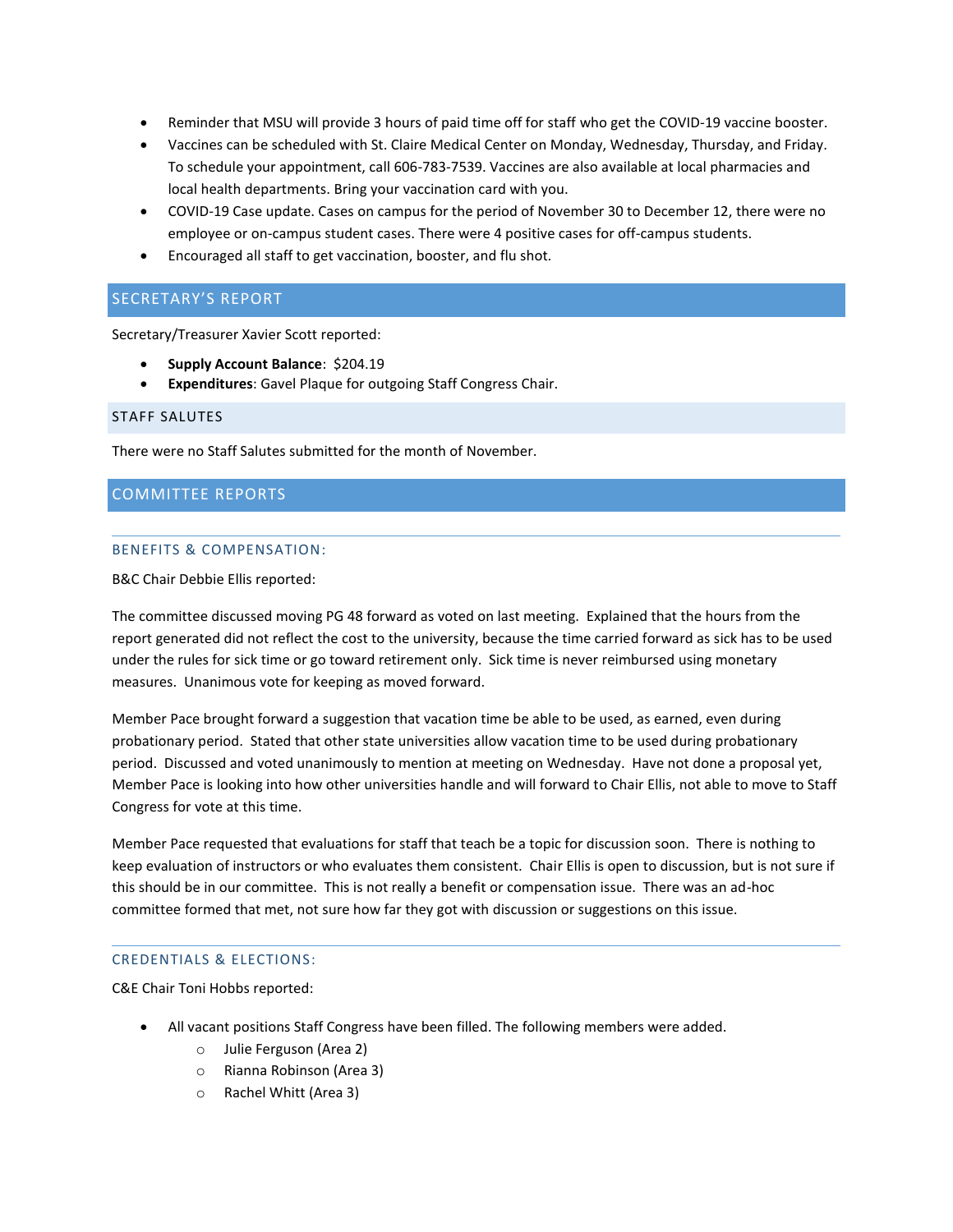- o John Rose (Area 1)
- Staff Congress website revisions are complete and site is up-to-date.

# STAFF ISSUES

Staff Issues Chair James Carver reported:

| <b>Comment/Concern</b>                                                                                                                                                                                                                                                                                                                                        | <b>Response</b>                                                                                                                                                                                                                                                                                                                                                                                                                                                                                                                                                                                                                                                                                                                                                                  |
|---------------------------------------------------------------------------------------------------------------------------------------------------------------------------------------------------------------------------------------------------------------------------------------------------------------------------------------------------------------|----------------------------------------------------------------------------------------------------------------------------------------------------------------------------------------------------------------------------------------------------------------------------------------------------------------------------------------------------------------------------------------------------------------------------------------------------------------------------------------------------------------------------------------------------------------------------------------------------------------------------------------------------------------------------------------------------------------------------------------------------------------------------------|
| Why hasn't the meeting schedule been updated for 21-22?                                                                                                                                                                                                                                                                                                       | Response: From Staff Congress Executive<br>Council: Meeting schedule has been updated.<br>Thank you for your feedback                                                                                                                                                                                                                                                                                                                                                                                                                                                                                                                                                                                                                                                            |
| The MSU directory is so hard to use and takes forever to load. It's<br>also often incorrect. It'd be nice if this were overhauled.                                                                                                                                                                                                                            | Staff congress has been told that the staff<br>directory pulls its information from the<br>colleague database and is dependent on that<br>database being updates. There is a directory<br>correction form located on the directory web<br>page that can be used to notify the University<br>of any errors. The link to the form is<br>https://www.moreheadstate.edu/directory<br>updates/. The concern has been forwarded to<br>HR.                                                                                                                                                                                                                                                                                                                                              |
| Is there an easy fix to address/ set the various clocks on campus so<br>that they reflect the correct time? This may be an example of<br>outdated technology but we do need to know if there is something<br>that needs to be done.                                                                                                                           | Response from Facilities Management (FM):<br>FM crews routinely reset the clocks on<br>campus, but there are some inaccurate clocks<br>on campus which use new technology that<br>are not easy to fix. Please report clock<br>inaccuracies via a work order                                                                                                                                                                                                                                                                                                                                                                                                                                                                                                                      |
| Is it true that if Building Services staff receive an "occurrence" if<br>they take a vacation day?                                                                                                                                                                                                                                                            | Response FM: If the complainant defines<br>"occurrence" as "disciplinary action", then it<br>is not true that staff receive disciplinary<br>action if they take vacation. If vacation is<br>taken without properly requesting and<br>scheduling it, disciplinary action could result.<br>Per PG-48 Supervisors are required to make<br>the work requirements of the University a<br>priority while approving scheduled vacation<br>requests by employees. Vacation must be<br>scheduled in advance and approved by the<br>immediate supervisor in writing on an<br>Exception Approval Form. Otherwise, the<br>time off may result in a salary deduction and<br>is cause for disciplinary action, unless the<br>supervisor judges the circumstances to have<br>been an emergency. |
| 1. I would like to know why Facilities Management staff still utilizes<br>a time clock and has to clock in and out each morning and<br>afternoon even though the rest of MSU employees do not (salary or<br>hourly). Even more, if a FM staff member does not clock in by one<br>minute after, they are docked 15 minutes, and this continues to<br>increase. | Response from FM:<br>1. Facilities Management (FM) at Morehead<br>State follows the model of most university<br>FM departments in using time clocks for<br>tracking personnel time. Furthermore, many<br>of the MSU FM staff do not have easy access<br>to and/or use computers so it is necessary to                                                                                                                                                                                                                                                                                                                                                                                                                                                                            |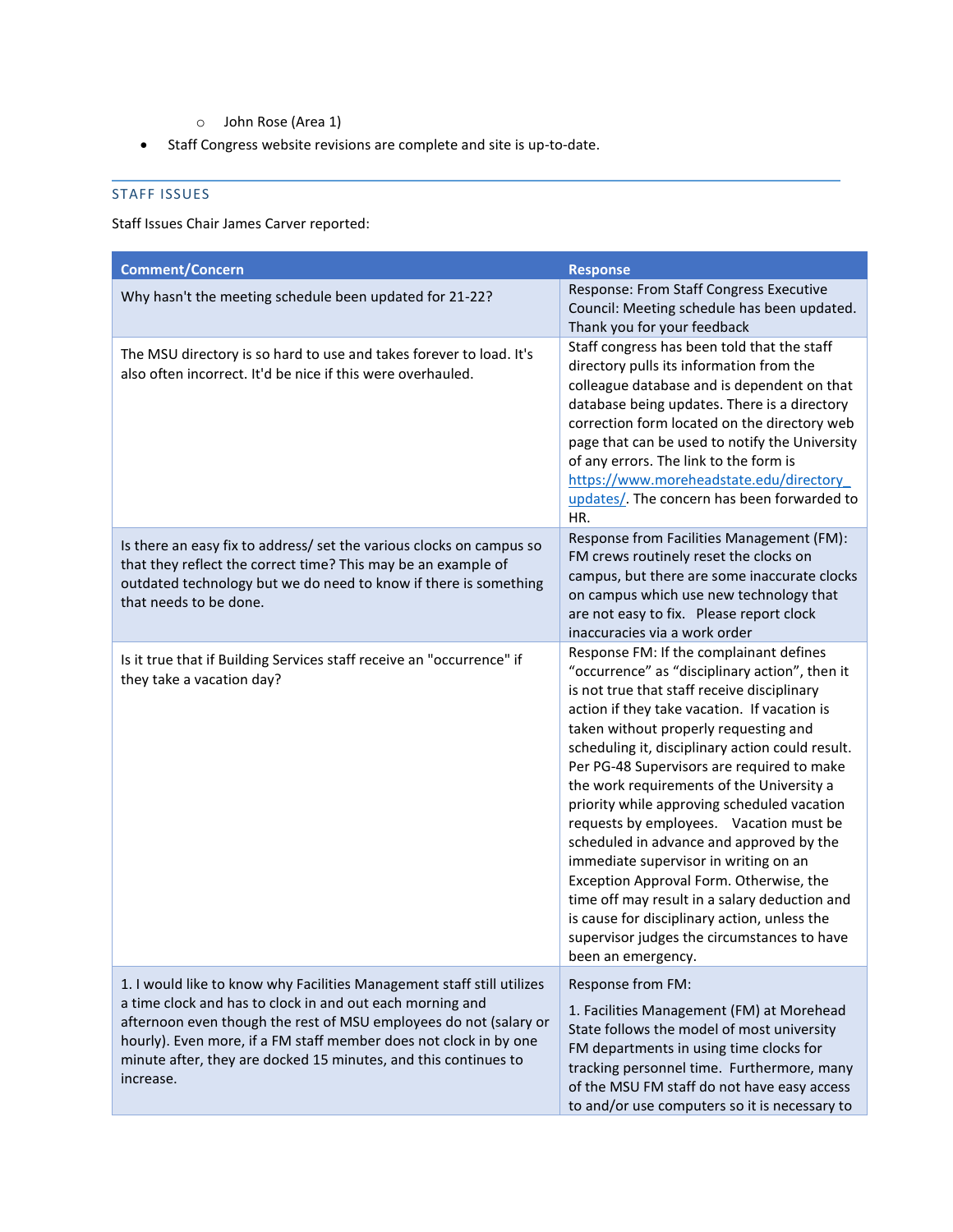2. Also, if a FM staff member has multiple late arrivals they can be written up for tardiness. So, the staff member has already been punished by having an excess of time docked, which ultimately effects their pay, but they can be punished again by being written up.

3. The rest of the campus is not held to these standards and it is not fair that our FM staff is. All MSU employees should have the same set of rules.

have the time clocks for accuracy and accountability of time worked. FM staff tardiness is monitored daily by FM administrators. FM staff do not have time reduced by 15 minutes if they are only 1 minute late. When FM staff are tardy, they are given the opportunity to work later to get in a full shift so unless they choose not to work over to make up the time, they do not get a pay reduction.

2. See response above. Only after repeated violations of a policy do FM staff get written up.

3. FM is a support unit for the University students, faculty and other staff and has the critical mission of keeping a clean, safe, healthy and functional living and learning environment. In carrying out this critical mission, FM administrators follow the standards set forth in the University policies.

## REGENT'S REPORT

## **Reported by:** Regent Joel Pace

- Board of Regents approved the Fall graduates.
	- o Over 400 Bachelor's degrees.
	- o Over 100 Graduate degrees.
- Board of Regents approved the 2021 audit budget. The audit was clean.
- Board of Regents approved an amended  $4<sup>th</sup>$  quarter operating budget.
- Board of Regents approved the 2022-2024 budget.
- Board of Regents the employee compensation plan.
	- o \$500 lump sum in February 2022.
	- $\circ$  \$500 lump sum in May 2022.
- Board of Regents extended the University Strategic Plan through 2025.

## HUMAN RESOURCES REPORT

## **Reported by:** Dr. Caroline Atkins

- The front facing aspect of Open-Enrollment is now complete. A team of 3 employees is working to finish the submission process. Staff may be contacted by one of this team to verify enrollment choices.
- Monthly Learning Café will not be held for the month of December, but will resume in January.
- The "Cooking Up Diversity" workshop provided with Aramark was quickly filled up and well attended. Due to the popularity, Aramark will do this workshop monthly. Only 8 participants at a time.
- In January, Human Resources will be working on getting staff tax documentation prepared.
- Human Resources is working to create a "Day of Service" in honor of Dr. Martin Luther King on January 17<sup>th</sup>. There will be 3 service activities.
	- o Doves of Gateway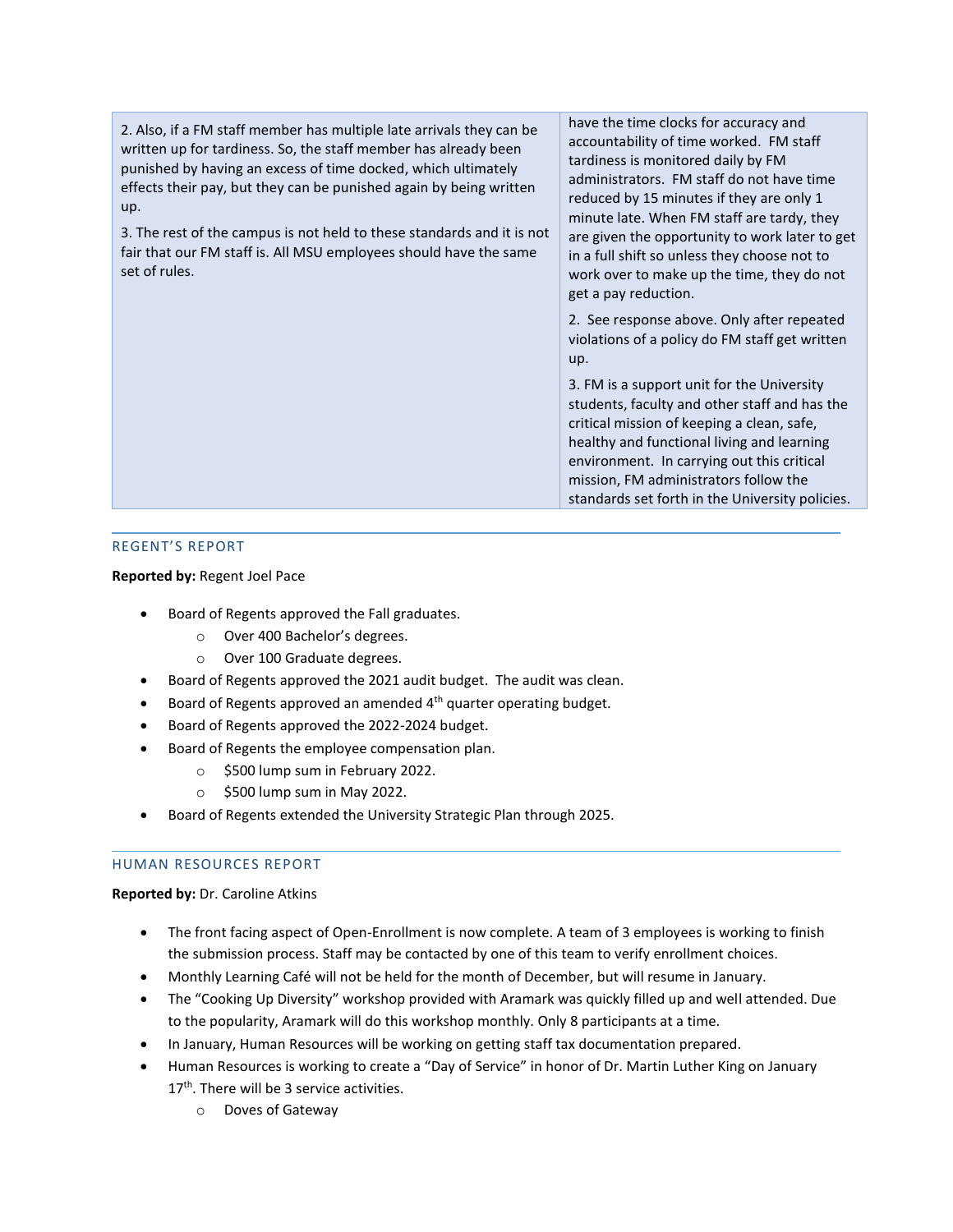- o Horizon Village
- o STAR (Saving the Animals of Rowan)
- Human Resources is working on their annual diversity plan report that will be sent to Council for Postsecondary Education (CPE).
- Employees whose directory information is incorrect or incomplete, please complete an employee [information change form](https://www.moreheadstate.edu/MSU/media/Human-Resources/Employee-Information-Change-Form.pdf) and send it to Human Resources.

# CABINET REPORT

#### **Reported by:** Mary Fister-Tucker

- Employees who were full time on or before September  $1<sup>st</sup>$  of 2021 and continues to be full time through February 1<sup>st</sup> 2022 will receive a one-time payment of \$500 on February 15<sup>th</sup>.
- Employees who were full time on or before September  $1<sup>st</sup>$  of 2021 and continues to be full time through April 30<sup>th</sup> 2022 will receive a one-time payment of \$500 on May 15<sup>th</sup>.
- While we do have a high rate of vaccination for employees at MSU, staff are encouraged to be vaccinated. Please consult your physician.
- Copier/Printer Fleet volume has significantly decreased. The contract is set to expire in 2022. In January there will be Requests for Proposals (RFP) to cover contract negotiations for:
	- o Copier/print fleet efficiency.
	- o Document center efficiency.
	- o Post office efficiency.
- Enrollment has continued to decline for first-time freshmen. If you see a student who is struggling, please refer them to HR or student accounting. There are still American Rescue (ARP) funds available for students in need.
- Mary hopes that the proposed PG-48, which provides additional time to use annual leave hours, will pass so that we can see a drastic decline of lost hours.

## FACULTY SENATE REPORT

**Reported by:** Dr. Dirk Grupe, Faculty Senate Communications Officer

- Faculty senate passed the following resolutions.
	- o Resolution on the 50% rule, which is a bogus rule. There is no mandate that requires that 50% of classes be the same for all students. This jeopardizes programs and prevents new programs to be submitted to curriculum committees because the new programs violate the 50% rule. The resolution is to remove this rule, allowing new programs and modification of current programs.
	- $\circ$  Clarified that the "double-dipping" rule, indicating that you cannot use a class to satisfy requirements in more than one major/minor (ex. a Physics Major with a Physics Minor) is really not an issue, as it only affects about 4-5 students per year.
	- $\circ$  Resolution on merit pay and annual evaluations. Requests that there be no annual evaluations since there is no merit pay.
- There is no news on the FYS committee. They are still in negotiation with the Provost because they want a new committee on FYS.
- Regent Dr. Annie Adams authored a report on administrative/athletic costs.